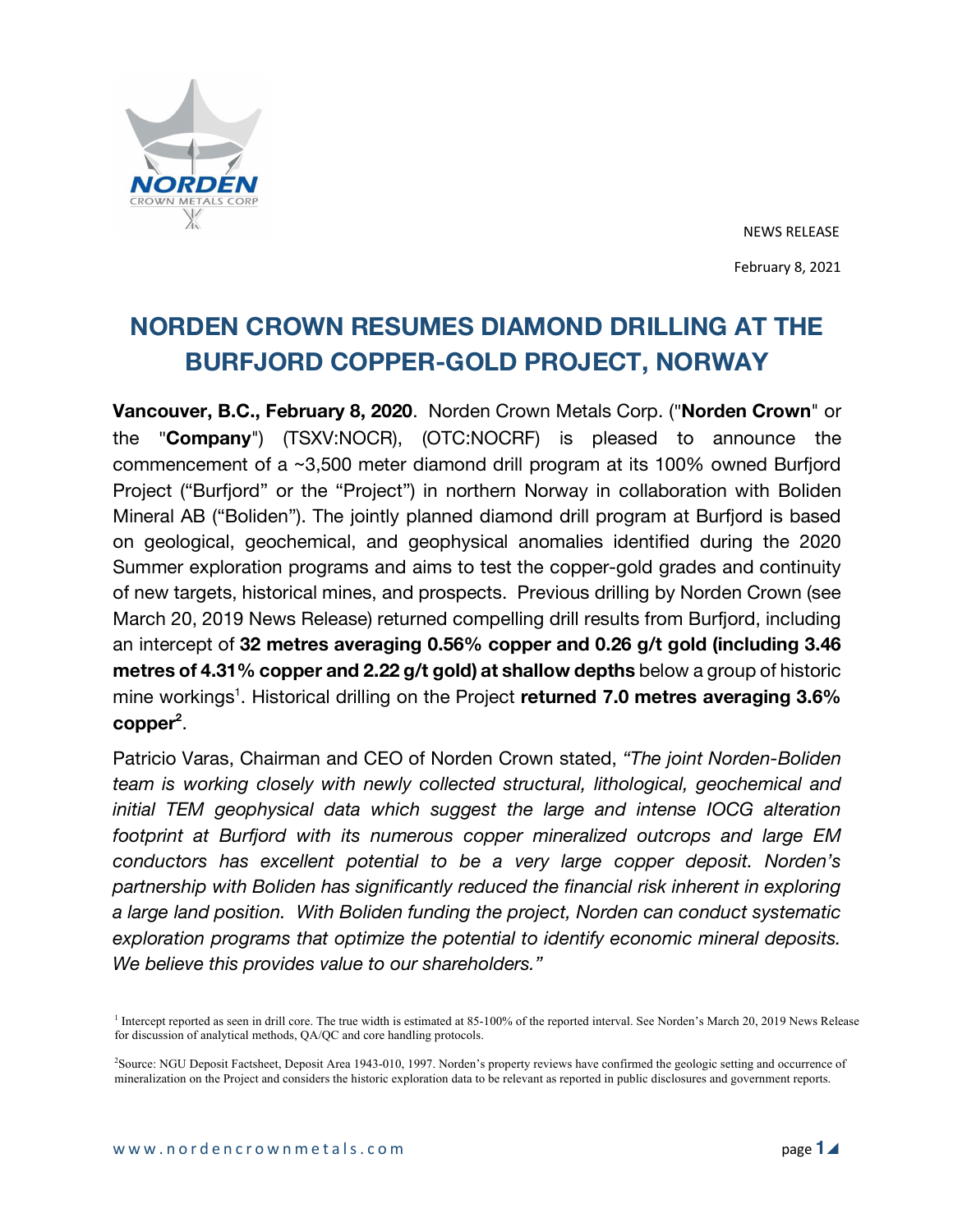

NEWS RELEASE February 8, 2021

Norden Crown is planning to conduct property wide Drone magnetic surveys as well as a ground based transient electromagnetic (TEM) survey to obtain subsurface resistivityconductivity data that can be used to track copper and gold associated sulphide mineralization at depth.

Norden Crown entered into an option agreement (the "Agreement") with Boliden on the Burfjord Project (see June 10, 2020 News Release). Boliden will fund 100% of the exploration programs until it earns a 51% interest, by spending US\$6 Million over the next four years.

# **Overview of the Burfjord Project**

The Burfjord Copper-Gold Project, located in the Kåfjord Copper Belt near Alta, Norway is highly prospective for Iron Oxide Copper Gold (IOCG) and Sediment Hosted Copper mineral deposits which contribute significantly to copper production globally. Highgrade copper-gold veins at Burfjord that were historically mined (pre 20th century) at cutoff grades of 3-5% Cu are surrounded by envelopes of stockwork veins or disseminations of copper mineralization extending tens to hundreds of metres laterally into the host rocks. Norden and Boliden believe this mineralization has economic potential and represents an attractive bulk tonnage exploration drilling target. Copper bearing veins in the area are dominated by ferroan carbonate, sodium-rich minerals, and iron-oxide minerals (magnetite and hematite), but also contain the economically important minerals chalcopyrite, bornite and chalcocite in addition to cobalt-rich pyrite as generally coarsegrained (often 0.5 centimetre to multi-centimetre scale) disseminations in the veins. The Burfjord Project is comprised of six exploration licenses totaling 5,500 hectares in the Kåfjord Copper Belt near Alta, Norway. During the nineteenth century, copper mineralization was mined from over 30 historic mines and prospects developed along the flanks of a prominent 4 x 6-kilometre fold (anticline) consisting of interbedded sedimentary and volcanic rocks. Many of the rocks in the anticline are intensely hydrothermally altered and contain sulphide mineralization.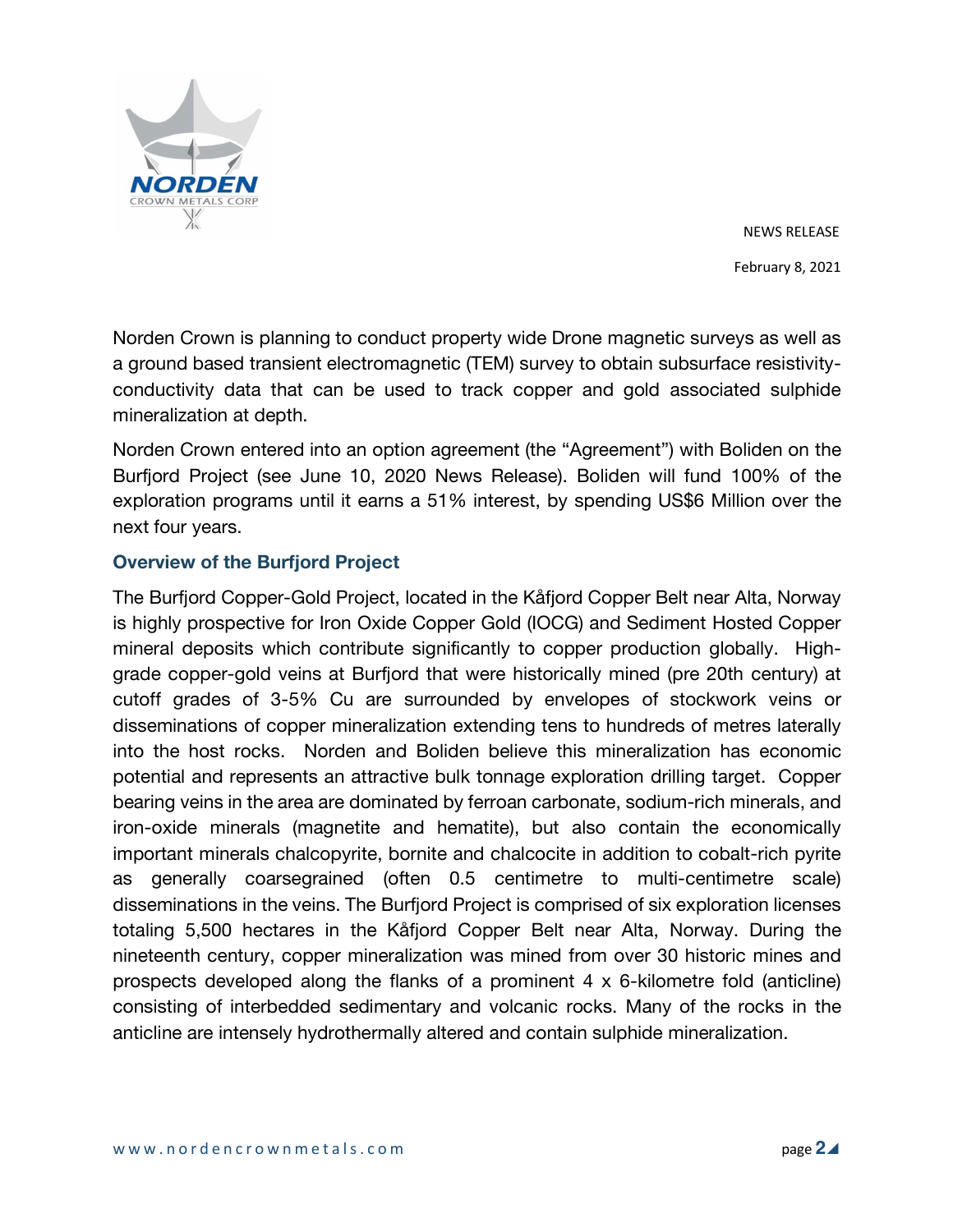

NEWS RELEASE February 8, 2021

## **About Norden Crown Metals Corp.**

Norden Crown is a mineral exploration company focused on the discovery of silver, zinc, copper, and gold deposits in exceptional, historical mining project areas spanning Sweden and Norway. The Company aims to discover new economic mineral deposits in historical mining districts that have seen little or no modern exploration techniques. The Company is led by an experienced management team and an accomplished technical team, with successful track records in mineral discovery, mining development and financing.

## **Qualified Person**

Daniel MacNeil, P.Geo, a Qualified Person as defined by National Instrument 43-101 *Standards of Disclosure for Mineral Projects*, has read and approved all technical and scientific information contained in this news release. Mr. MacNeil is Vice President Exploration for Norden Crown.

### **On behalf of Norden Crown Metals Corp.**

Patricio Varas, Chairman and CEO

For more information on Norden Crown please visit the Company website at www.nordencrownmetals.com or contact us at +1.604.922.8810 or info@nordencm.com.

*Neither TSX Venture Exchange nor its Regulation Services Provider (as that term is defined in the policies of the TSX Venture Exchange) accepts responsibility for the adequacy or accuracy of this release.* 

#### **Cautionary Note Regarding Forward-Looking Statements**

This news release contains certain statements that may be deemed "forward-looking statements". Forward-looking statements are statements that are not historical facts and are generally, but not always, identified by the words